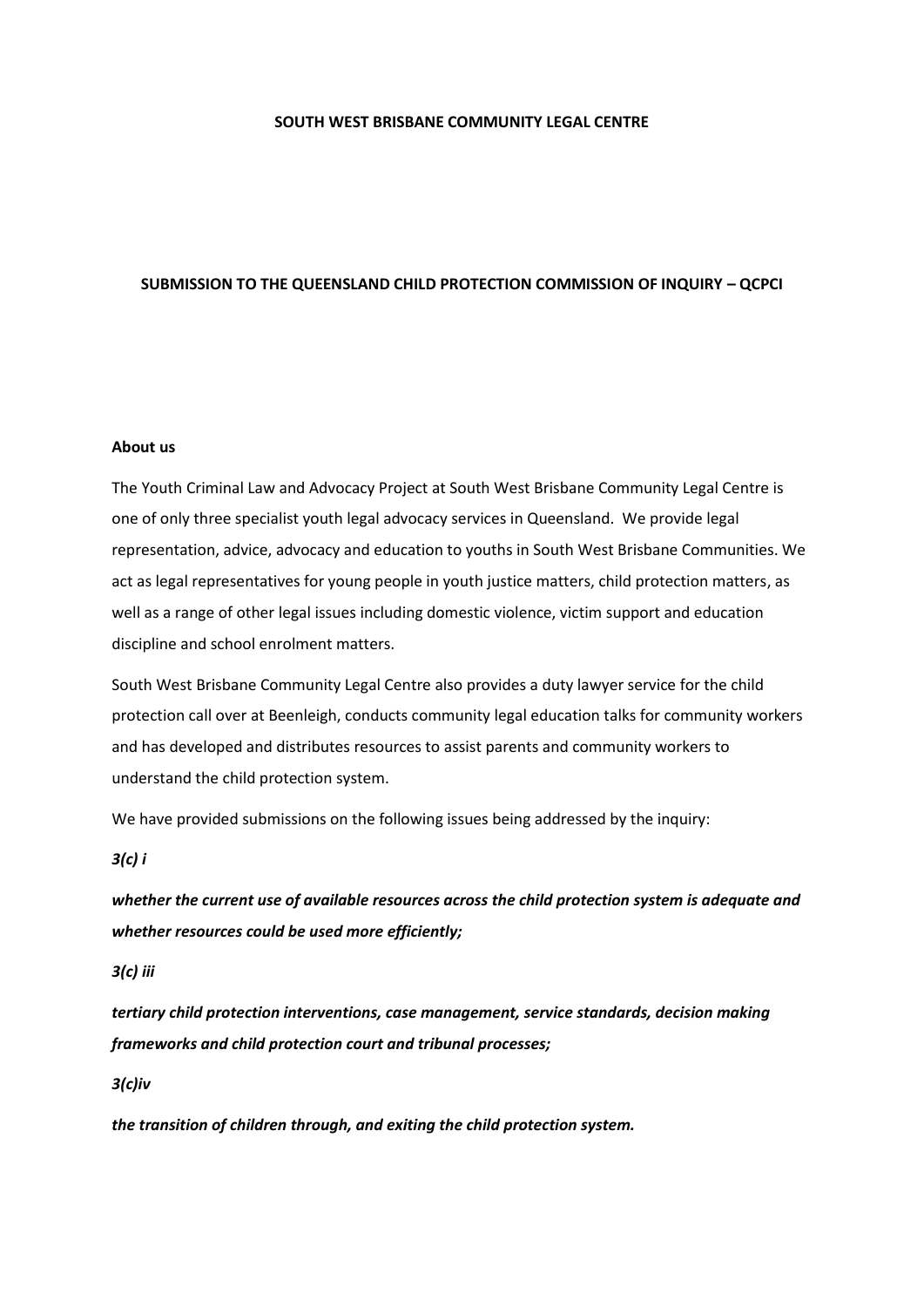## *3(c) i*

*whether the current use of available resources across the child protection system is adequate and whether resources could be used more efficiently;* 

**Risk factors for young people, including homelessness, drug and alcohol abuse, disability and education dropout are not being adequately addressed in Queensland.** 

**Primary and secondary supports should be available without a child protection order to prevent the entry of children into the child protection system and the youth justice system.**

- There is no residential drug rehabilitation service in Queensland. The only services available to young people in Queensland are Alcohol and Drug Withdrawal Service (ADAWS), which is a 10 day detox program, not a rehabilitation centre, and there are non-residential counselling services.
- There are very limited residential and support services for young mothers that can be accessed without entering the child protection system.
- There is still a shortage of services available for young people with mental health issues, intellectual disabilities and substance abuse.
- There are no co-ordinated programs of support comparable to the EVOLVE Behavioural service and EVOLVE Therapeutic service available to children with intellectual disabilities or mental health issues who are not on child protection orders. We have seen a number of cases where access to EVOLVE is a compelling reason for a young person to be in care.
- There is insufficient access to psychiatrists for young people generally.
- Supports should be available to at-risk young people broadly, so that they do not have to be in the child protection system or the youth justice system in order to be supported.
- These supports impact both on the incidence of children entering the child protection system and the outcomes for young people who are in the child protection system.

# **There is a lack of co-ordinated response to youth with complex needs and a lack of placement options for young people who have complex issues.**

 There are no mechanisms to co-ordinate a response to young people at high risk or with complex issues across the Departments of Youth Justice and Child Safety, schools and service providers.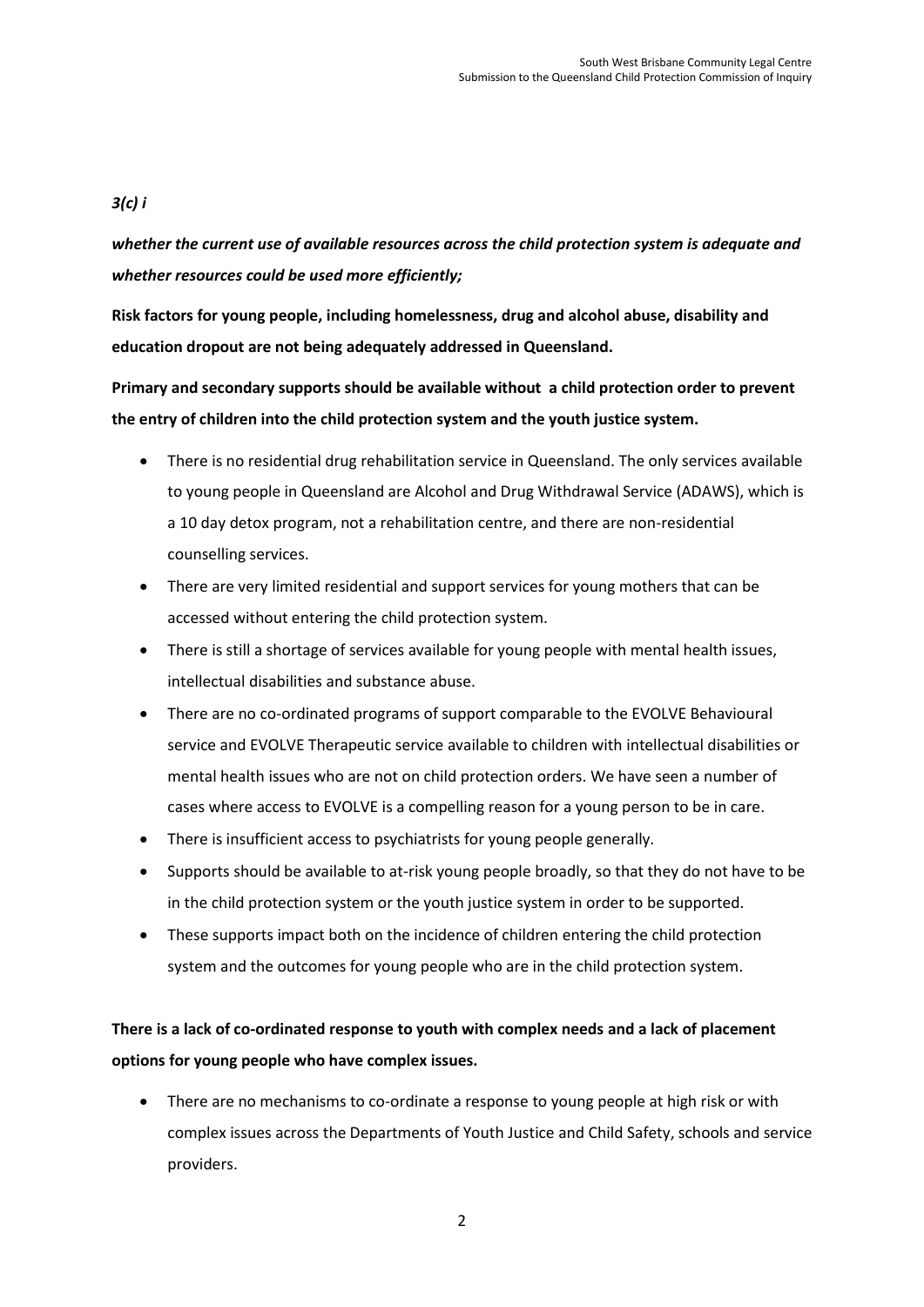- Young people in care who have been excluded from a variety of placement options are often left with no supported placement option at a time when they need supported accommodation in order to complete youth justice orders and to avoid detention.
- There are no systems in place to minimise the risk posed to children in the care of the department who experience homelessness due to having been excluded from numerous placement options or whose placements have not remained open for them while they spend time in custody.
- Many Child Safety Officers ("CSO") do not come to court to support young people when they are at court for youth justice matters. This means that they are not present when a young person needs an address for bail and they are not able to provide information about the supports, such as therapeutic supports, that a young person may have when they are released from custody.
- These high risk young people who have used up all their child safety placement options may be placed in shelters with the least support, at the time that they are placed on intensive youth justice orders such as Conditional Release Orders or Conditional Bail Programs, which require well supported placements in order to assist the young person to comply with the order.

#### **Case example of lack of placement options and lack of planning for high risk young person**

S was a young person in youth remand who was to be released upon an intensive Conditional Release Order which requires daily attendance at youth justice or programs. S requested to go to a drug rehabilitation centre but no appropriate service was available. We made repeated requests that supported placement options be found for him and we requested that his CSO attend court on the day of his sentencing with a prospect of release. The Department still had no accommodation for him and was not present at court on the day of his sentencing, so the CSO found a youth shelter for him after he was released. The shelter was located on the other side of Brisbane, a bus trip of about an hour and a half from the Youth Justice office that he was required to attend every day under his conditional bail program. There was no contact between the Department of Child Safety and the Department of Youth Justice to organise a workable plan to assist him to comply with his bail program. Neither the shelter nor Departmental staff provided support to assist him to get to his Youth Justice Program from the shelter each morning. S lasted a couple of days making that trip before he decided to stay with friends locally. The Department did not notice for over a week that he was not staying at the shelter and was not attending his bail program in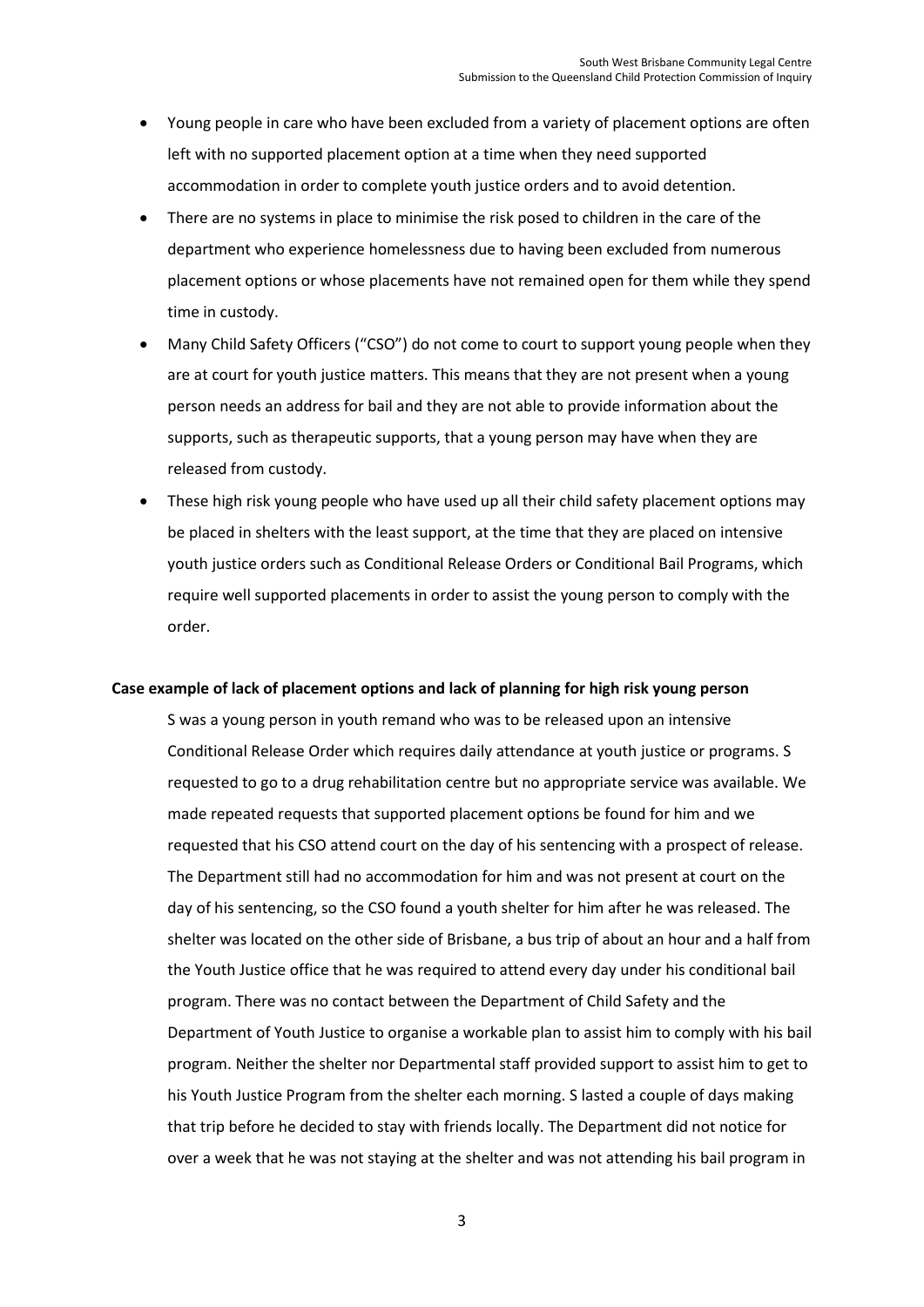breach of his bail. S fell back into former habits while staying with those friends and this had tragic consequences. More support and placement options to assist this young person in his attempts to complete his youth justice order may have prevented this outcome.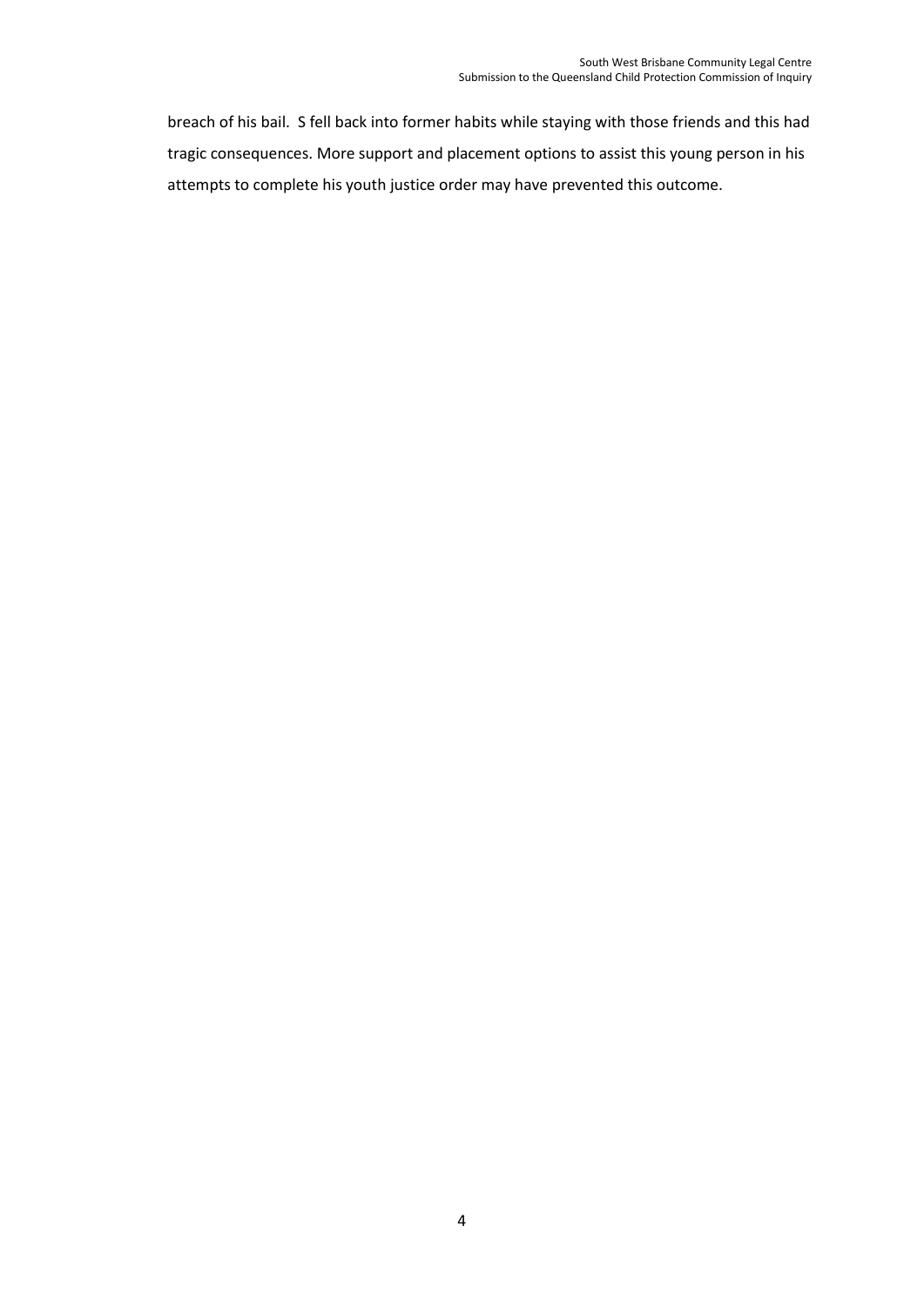## *3(c) iii*

*tertiary child protection interventions, case management, service standards, decision making frameworks and child protection court and tribunal processes;*

**The case planning process for reunification envisaged by the legislative framework is not being effectively utilised by Departmental case-workers and this results in failure to progress in addressing child protection concerns.**

The legislative framework for case planning is designed to encourage parties to progress toward demonstrating that they have addressed child protection concerns.

- Case plans are designed to create a structured and orderly framework for
	- Identifying the child protection concerns
	- Identifying the specific actions required by the parent(s) to address those concerns
	- Identifying how we will know when the concerns have been addressed.
- Section 51x review documents are designed to measure the progress since the last case plan to guide the content that is required in the next case plan.

In practice, though, the following factors contribute to the failure of case planning:

- Without regular monitoring of outcomes of the best case plan agreements are often not followed up by the parties or caseworkers.
- Frequent changes of caseworker means that there is no cohesion from one case-planning meeting to the next. Parties get frustrated when each meeting goes back over historical issues without addressing the agreement reached in the last case plan.
- Section 51x reviews are not completed until after the case planning meeting and are not used to guide the development of the new case plan.
- There is often a large imbalance of power at the casework meeting if the parties are not represented and the case-planning process is not clearly explained to the parties. Meetings that occur midway through the order are often not funded by Legal Aid Queensland and this means that even if a very good case plan was made when the order was made there are no representatives for the parties to ensure that the outcomes agreed upon are followed up.
- Meetings often do not occur in an environment that is supportive of participation from young people and young people in care are often not aware of the existence of a case plan.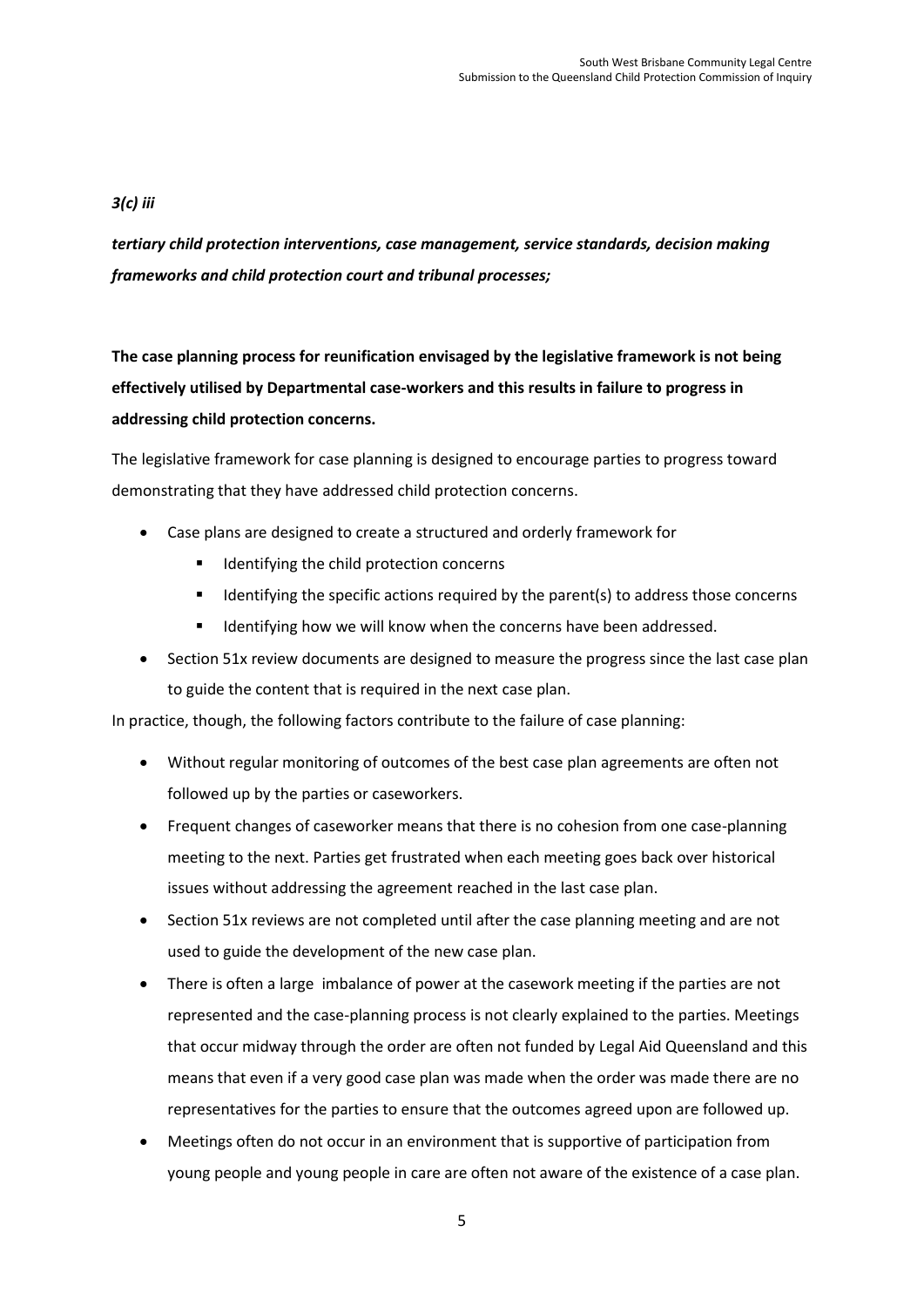Convenors often are not neutral, advocating strongly on behalf of the Department.

## **The role of lawyers, advocates and support persons in the child protection process is crucial, and should be extended to the case-planning process.**

- Departmental offices can be very intimidating for the parties and often parties are overcome by emotion and are unable to speak for themselves.
- There is often a significant power imbalance with multiple Departmental staff meeting with one party.
- The presence of lawyers assists to:
	- Clarify the child protection concerns, how they are to be addressed and how we will know when they are addressed.
	- Negotiate for the progression of contact.

## **The child protection framework should recognise grandparents and other kin who have had a significant parenting role in the child's life as parties to the application.**

- Grandparents have the main parenting role for many children involved in child protection proceedings when the parent is not capable of caring for the child.
- While they can apply to make submissions under section 113, they may not be informed of court dates, be served with materials or have standing to make an application to the court.

**Kinship arrangements should be encouraged by the Department, more accessible, and better supported with training and specialist assistance.**

**Court Ordered Conferences and family group meetings should be undertaken by neutral and experienced mediators and should provide more encouragement to the parties to achieve a result.**

- Court Ordered Conferences appear to rarely resolve matters but matters often get resolved on the morning of a hearing.
- We submit that different models of alternative dispute resolution should be investigated to achieve outcomes in child protection matters without lengthy proceedings and hearings and the breakdown of relations between the parties and departmental staff.

**Improve the ability of child protection systems to allow young people to participate in the decisions that involve their lives, including child protection proceedings and court ordered conferences, case planning, and career and life planning.**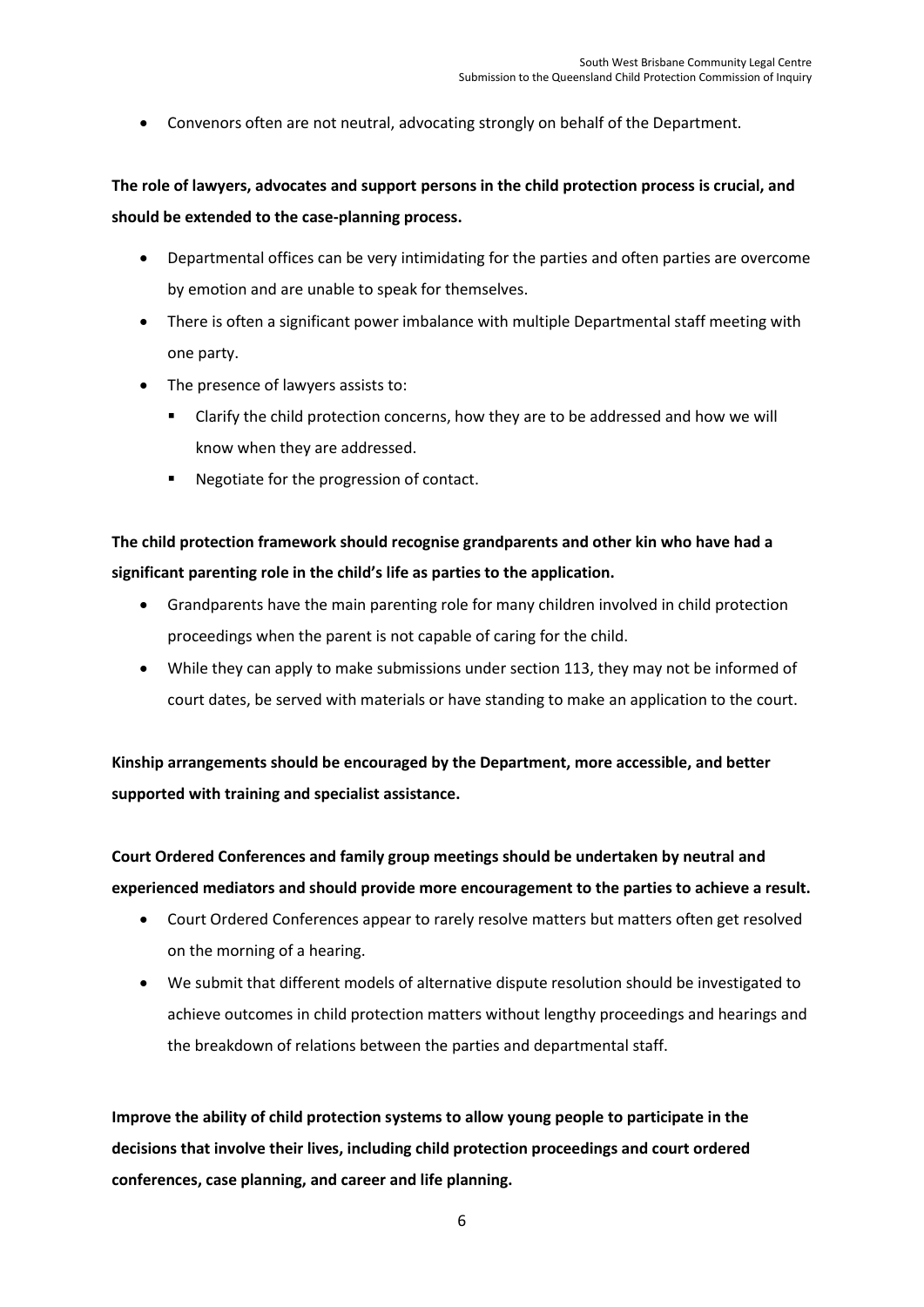- Subject children are currently not allowed to attend Court-Ordered Conferences even when it is their application.
- Many young people in care are not aware of the case planning process and are not encouraged to have input.
- We have noted many examples where a young person has started positively engaging in the process after having an opportunity to participate in decision-making.
- Participation may discourage a young person from attempting to influence decisionmaking though indirect means such as running away from their placement or through their behaviour at the foster home or care facility.

**We suggest that the "child inclusive" mediations that regularly take place in the Family Relationship Centres may provide a suitable model for child inclusion in child protection family group meetings and court ordered conferencing.**

### **Improving the role of the Department as a model litigant.**

- We have noted a broad frustration among parties and practitioners resulting from the refusal by the Department to disclose materials at a timely stage and forcing the parties to rely on subpoenas and right to information requests, the Department being unable or unwilling to negotiate an outcome in a matter until the morning of trial when Crown Law becomes involved and the failure of Departmental staff to return phone calls and be contactable.
- Affidavit material often contains hearsay, irrelevant material, inaccurate material and conjecture. When this material is included parties are more likely to believe that they have not had a fair hearing or it may lead to poor relations with the Department that breaks down the ability to work together to address child protection concerns.

## **There are inconsistencies across the state in the approaches of Magistrates to child protection and youth justice matters.**

• The Victorian Inquiry into Child Protection considered that the accreditation and training process for specialist lawyers must involve a substantive component on infant and child development, child abuse and neglect, trauma, child interviewing techniques in order to be able to assess capacity.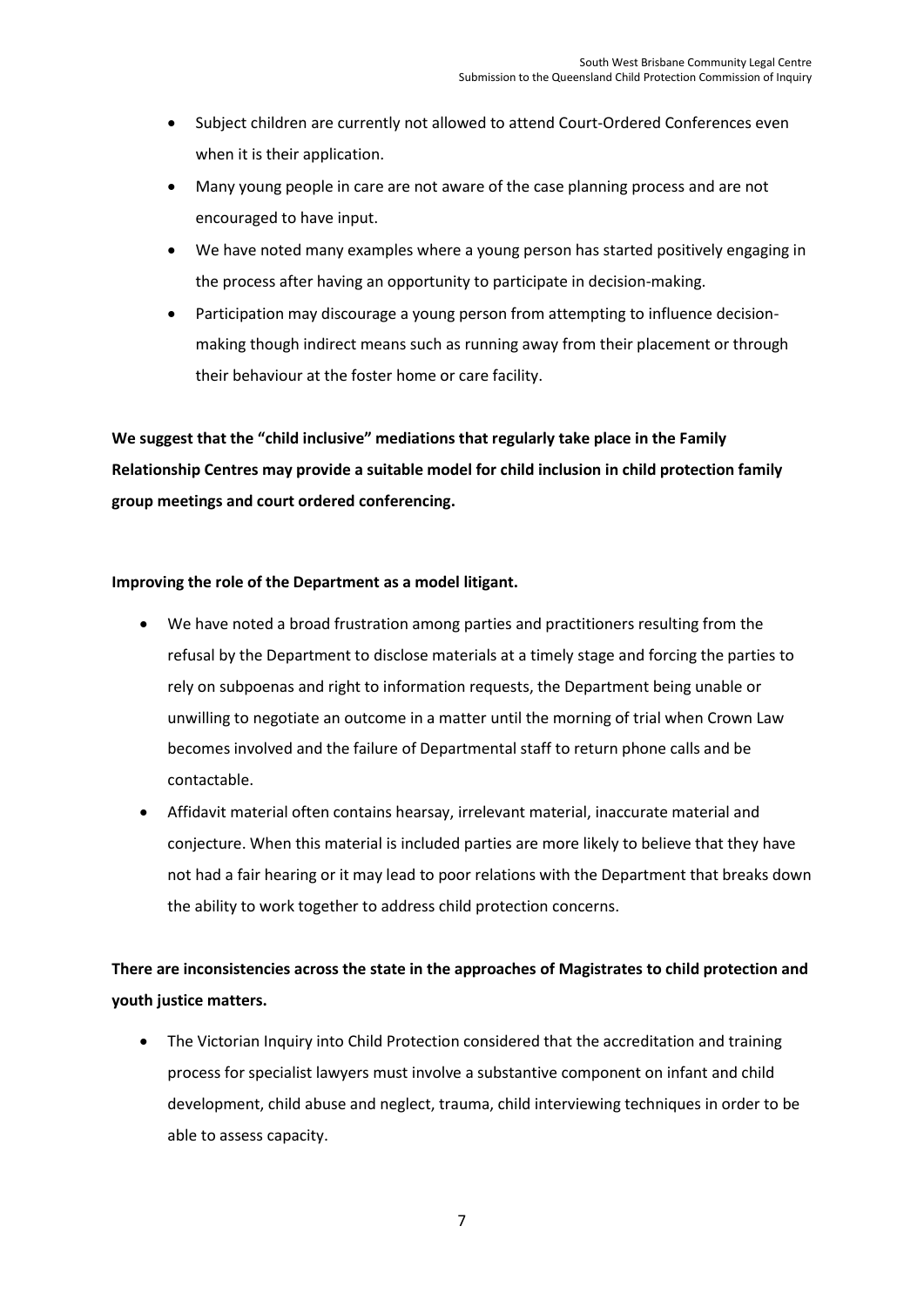We submit that specialisation of lawyers and Children's Court Magistrates would promote the development of knowledge and experience in these areas and would promote consistency of decision making.

### **Direct representation of young people**

- We receive phone calls from young people from 12-16 who have contacted us in secrecy, such as from a parent's mobile phone inside a toilet block during a contact visit.
- Parents arrange for their children in care to contact us secretly in the belief that they could experience negative consequences in their relationship with the department or negative contact decisions if they openly arrange for the young person to contact a direct representative.
- Guidelines may be developed for separate representatives to assist young people to determine whether a young person is able to be directly represented.
- We submit that all children with the capacity to instruct a lawyer and a desire to be represented in proceedings should be directly represented by a lawyer.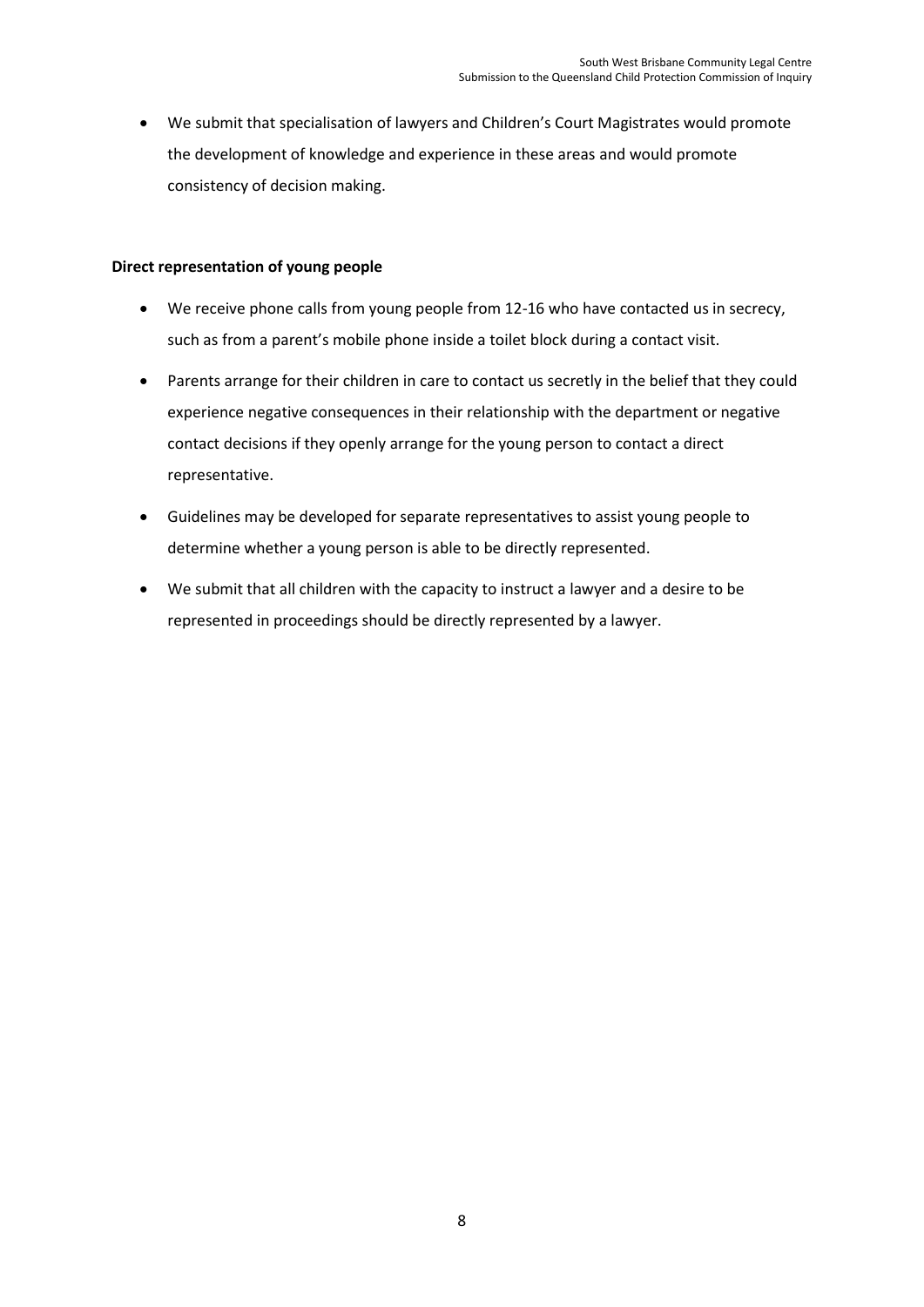## *3(c)iv*

## *the transition of children through, and exiting the child protection system;*

# **Young people in care are "criminalised" by the over-use of criminal charges in managing their behaviour.**

- We have acted for young people in hundreds of charges that have occurred in the residential care premises. Charges can be for things as simple as "wilful damage" to food from the fridge and very minor assaults on workers such as "poking" them.
- Young people sometimes have dozens of these charges on their youth criminal histories for situations where legally an offence has been committed but it is unlikely that the situation would have been the subject of police intervention in a family or kinship environment.
- The build-up of criminal history due to unnecessary charges in residential care can lead to the refusal of bail and excessive time spent in custody and the breakdown of any positive relationships between the young people, their carers and the police.
- In most cases the child's Child Safety Officer is not present at court, and the cause of the offending, which may be emotional or therapeutic needs that are not addressed as part of this reaction to their behaviour.

# **There are insufficient resources and expertise devoted to young people in care to assist them with life planning, career planning, positive skills development.**

- Departmental caseworkers often focus on responding to traumas, crisis and problems faced by young people in care.
- This is a reactive approach rather than a proactive approach.
- Carers often get left the task of career planning by default.
- Putting resources into resources and expertise that can assist young people in care to focus on building a positive future would improve positive outcomes for young people in care.

### **Exclusion from school**

- Exclusion or disengagement from school is common among children in care.
- Behaviour resulting from learning disabilities or mental health issues often results in an exclusion from school with no plan or assistance from the school to address the issues, build capacity for school or reintegration into the school.